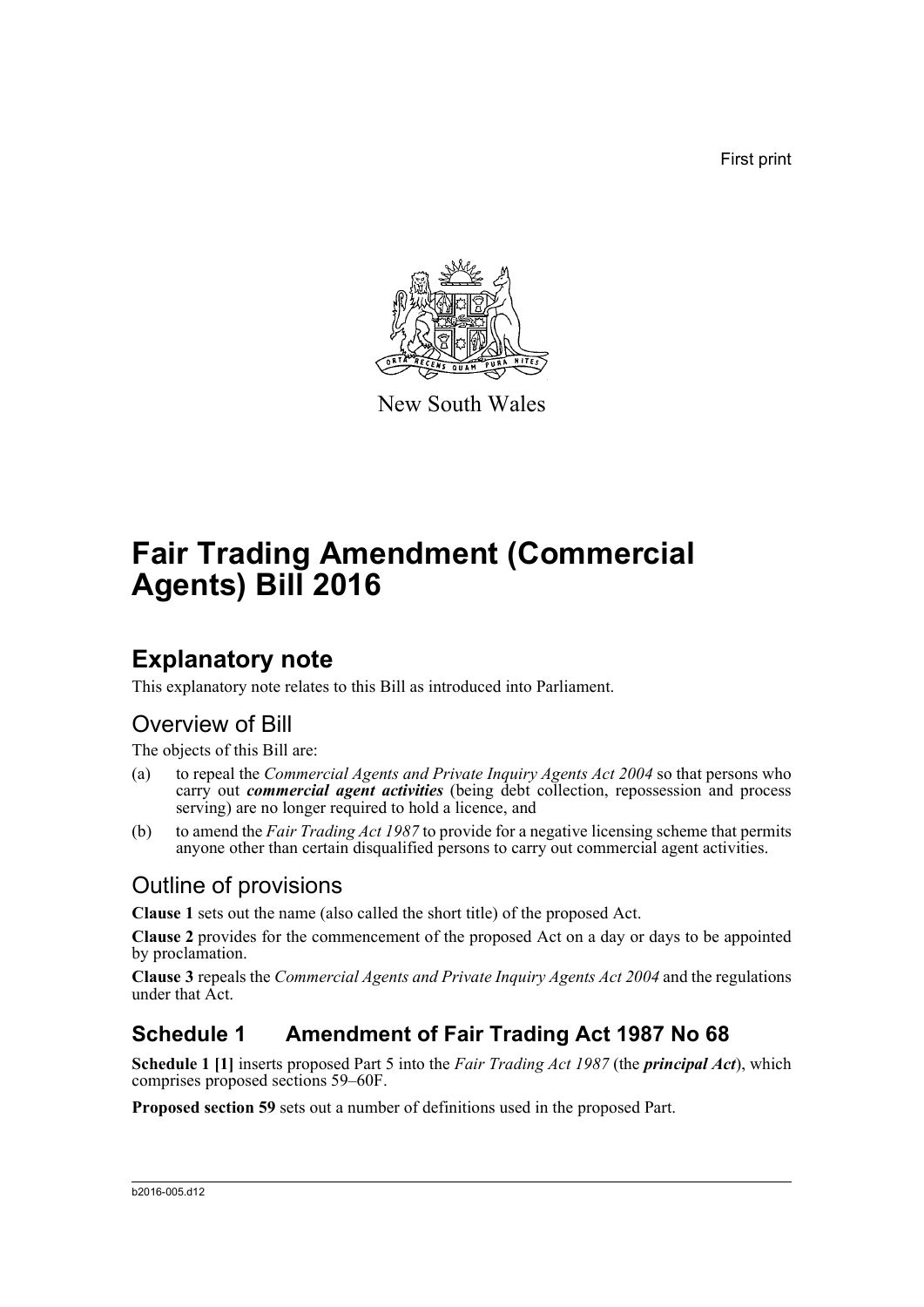**Proposed section 60** sets out the activities that are commercial agent activities, being debt collection, process serving and the repossession of goods and sets out the circumstances in which corporations and directors of corporations are taken to have carried out commercial agent activities.

**Proposed section 60A** sets out the persons who are disqualified persons.

**Proposed section 60B** creates offences (with a maximum penalty of \$110,000 in the case of a corporation or \$22,000 or imprisonment for 12 months, or both, in the case of an individual) if a person who is a disqualified person carries out a commercial agent activity or if a corporation, that has a director who is a disqualified person, carries out a commercial agent activity.

**Proposed section 60C** provides that the Secretary (being the Commissioner for Fair Trading, Department of Finance, Services and Innovation or if there is no person employed as Commissioner for Fair Trading—the Secretary of that Department) may give a person a show cause notice if the Secretary is of the opinion that the person carried out a commercial agent activity in contravention of the principal Act or the commercial agent rules. A show cause notice requires the person to show cause why the person should not be prohibited from carrying out commercial agent activities.

**Proposed section 60D** provides that the Secretary may, after giving a show cause notice to a person and taking into consideration any submissions made in relation to the matter, make an exclusion order or a restriction order. An exclusion order prohibits the person from carrying out commercial agent activities. A restriction order places conditions, restrictions or limitations on the person in relation to the carrying out of commercial agent activities. A person who is subject to an order can apply for an administrative review of the decision to make the order. Failure to comply with a restriction order is an offence with a maximum penalty of \$110,000 in the case of a corporation or \$22,000 or imprisonment for 12 months, or both in the case of an individual (failure to comply with an exclusion order is an offence under proposed section 60B).

**Proposed section 60E** permits the regulations under the principal Act to prescribe rules of conduct for the carrying out of commercial agent activities including by prohibiting certain practices. It is an offence (with a maximum penalty of \$11,000 in the case of a corporation or \$5,500 in the case of an individual) if a person fails to comply with the commercial agent rules when carrying out a commercial agent activity or if a director of a corporation fails to take all reasonable steps to ensure that the corporation complies with the commercial agent rules when carrying out a commercial agent activity.

**Proposed section 60F** provides that proposed Part 5 does not apply to certain persons including police officers, government employees, legal practitioners, company auditors and employees of insurance companies and financial institutions.

**Schedule 1 [2]** inserts savings and transitional provisions consequent on the repeal of the *Commercial Agents and Private Inquiry Agents Act 2004* (the *CAPI Act*). Those provisions provide that no compensation is payable by the Crown because of the enactment and operation of the proposed Act, the repeal of the CAPI Act and the deregulation of the commercial agent industry. Those provisions also provide for a refund of a proportion of commercial agent licence fees, the withdrawal of applications and appeals under the CAPI Act, dealing with unclaimed trust money that has been notified to the Commissioner of Police and the circumstances in which persons (whose licences under the CAPI Act have been cancelled or suspended) will be taken to be disqualified persons.

#### **Schedule 2 Amendment of other Acts**

**Schedule 2** amends a number of Acts consequential on the repeal of the *Commercial Agents and Private Inquiry Agents Act 2004*.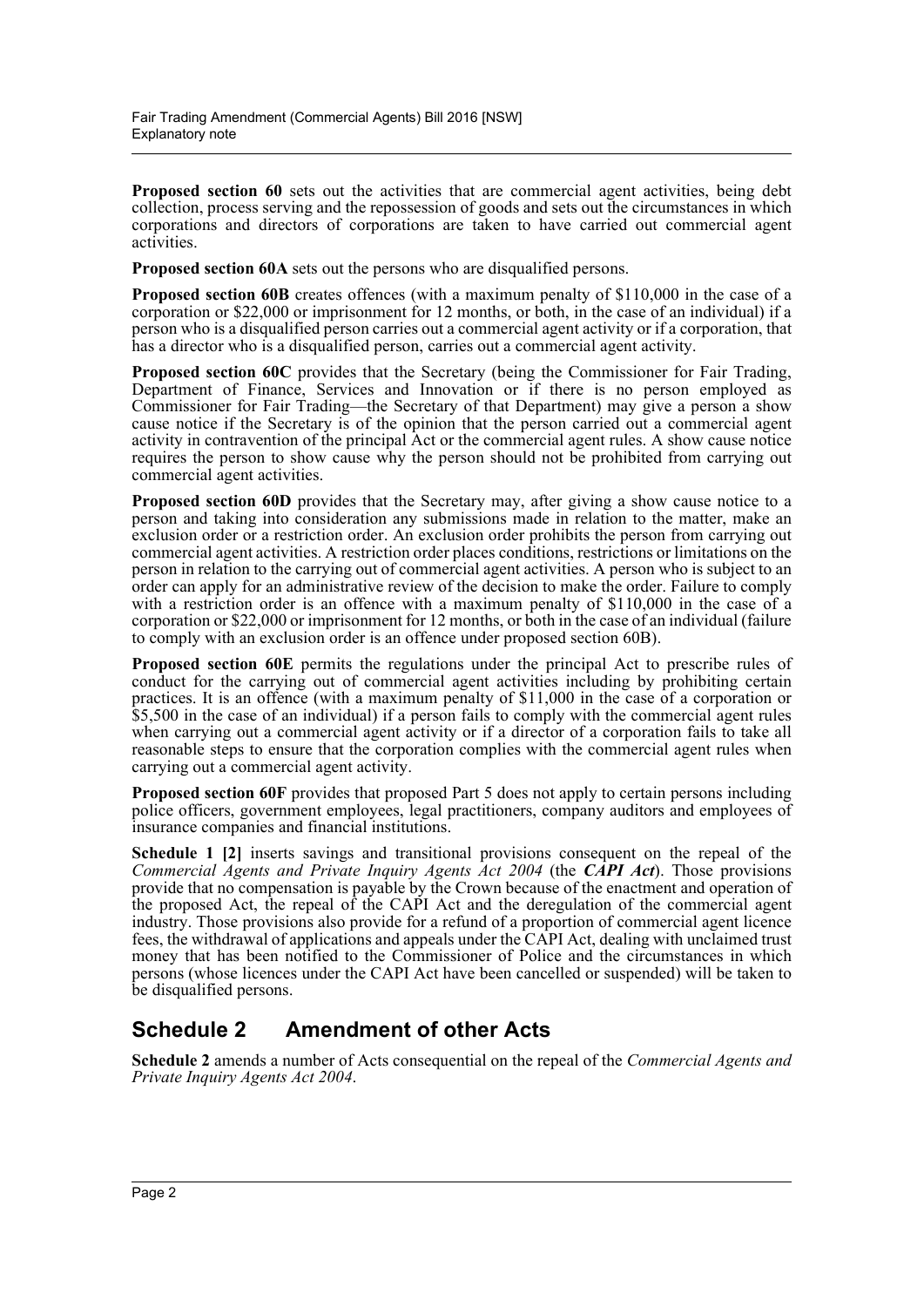First print



New South Wales

# **Fair Trading Amendment (Commercial Agents) Bill 2016**

## **Contents**

|                   |    |                                          | Page                  |
|-------------------|----|------------------------------------------|-----------------------|
|                   |    | Name of Act                              | $\overline{2}$        |
|                   | 2. | Commencement                             | 2                     |
|                   | 3  | Repeal                                   | $\mathbf{2}^{\prime}$ |
| Schedule 1        |    | Amendment of Fair Trading Act 1987 No 68 | 3                     |
| <b>Schedule 2</b> |    | <b>Amendment of other Acts</b>           | 9                     |
|                   |    |                                          |                       |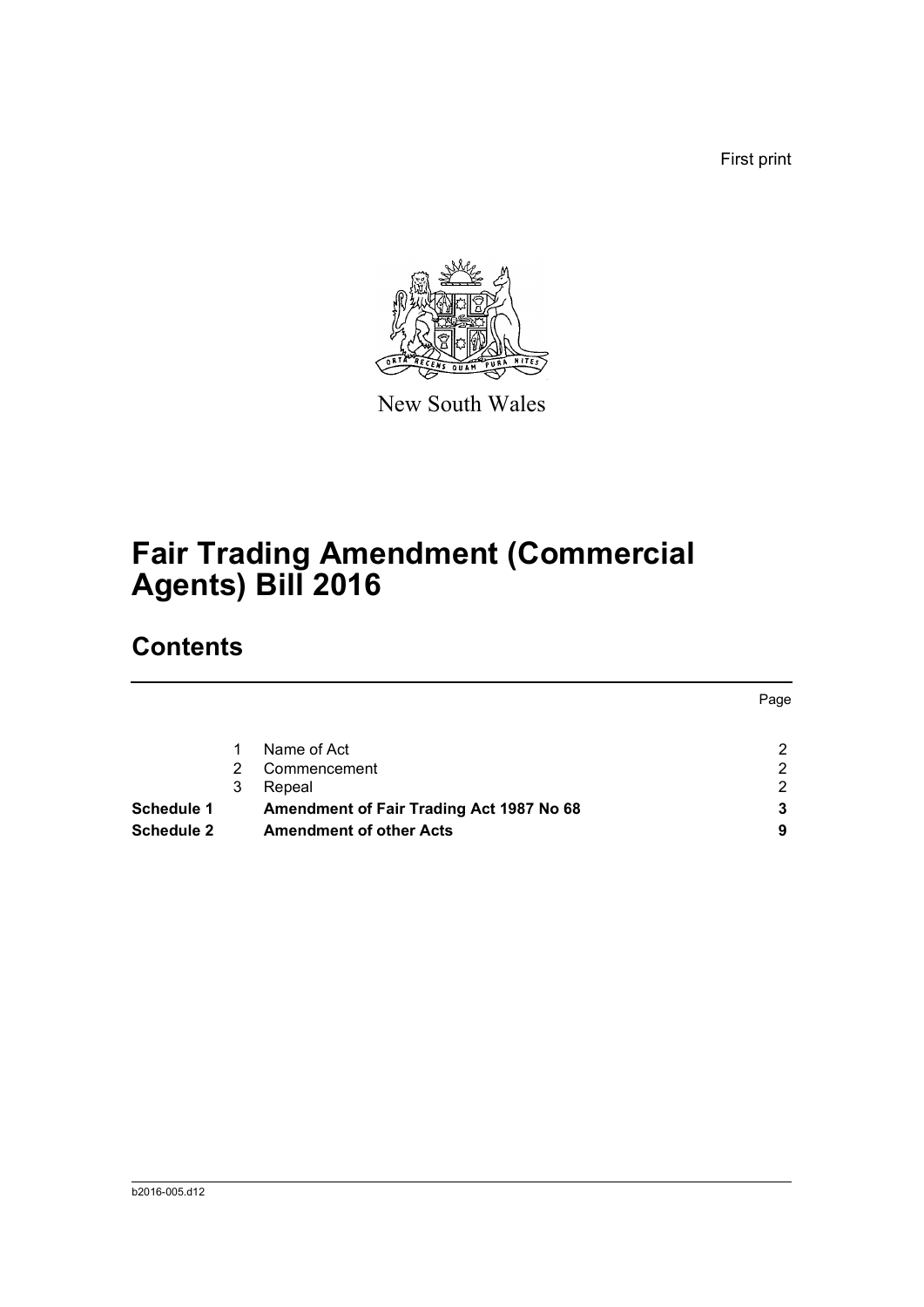

New South Wales

## **Fair Trading Amendment (Commercial Agents) Bill 2016**

No , 2016

#### **A Bill for**

An Act to repeal the *Commercial Agents and Private Inquiry Agents Act 2004* and to amend the *Fair Trading Act 1987* with respect to the regulation of persons carrying out debt collection, repossessions and process serving.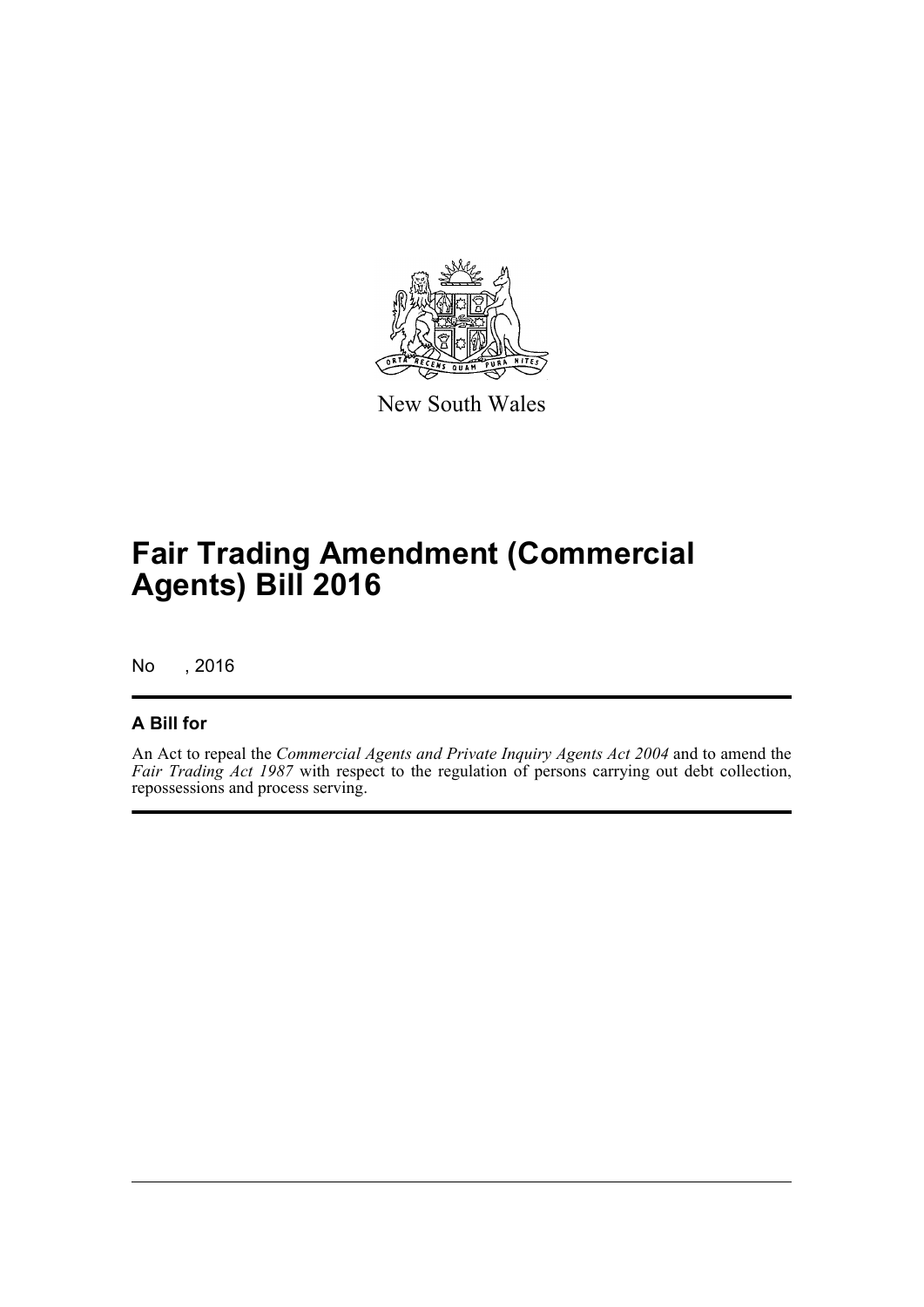Fair Trading Amendment (Commercial Agents) Bill 2016 [NSW]

<span id="page-4-2"></span><span id="page-4-1"></span><span id="page-4-0"></span>

|   |        | The Legislature of New South Wales enacts:                                                                                                                                                                                                                                                                                            | 1                   |  |
|---|--------|---------------------------------------------------------------------------------------------------------------------------------------------------------------------------------------------------------------------------------------------------------------------------------------------------------------------------------------|---------------------|--|
| 1 |        | <b>Name of Act</b>                                                                                                                                                                                                                                                                                                                    | 2                   |  |
|   |        | This Act is the Fair Trading Amendment (Commercial Agents) Act 2016.                                                                                                                                                                                                                                                                  | 3                   |  |
|   |        | <b>Commencement</b>                                                                                                                                                                                                                                                                                                                   | $\overline{4}$      |  |
|   |        | This Act commences on a day or days to be appointed by proclamation.                                                                                                                                                                                                                                                                  | 5                   |  |
| 3 | Repeal |                                                                                                                                                                                                                                                                                                                                       |                     |  |
|   | (1)    | The Commercial Agents and Private Inquiry Agents Act 2004 and the regulations<br>under that Act are repealed.                                                                                                                                                                                                                         | $\overline{7}$<br>8 |  |
|   | (2)    | A reference in this section to the Commercial Agents and Private Inquiry Agents Act<br>2004 is, if this section commences after the commencement of Schedule 2 $\lceil 2 \rceil$ to the<br>Security Industry Amendment (Private Investigators) Act 2016, to be construed as a<br>reference to the <i>Commercial Agents Act 2004</i> . | 9<br>10<br>11       |  |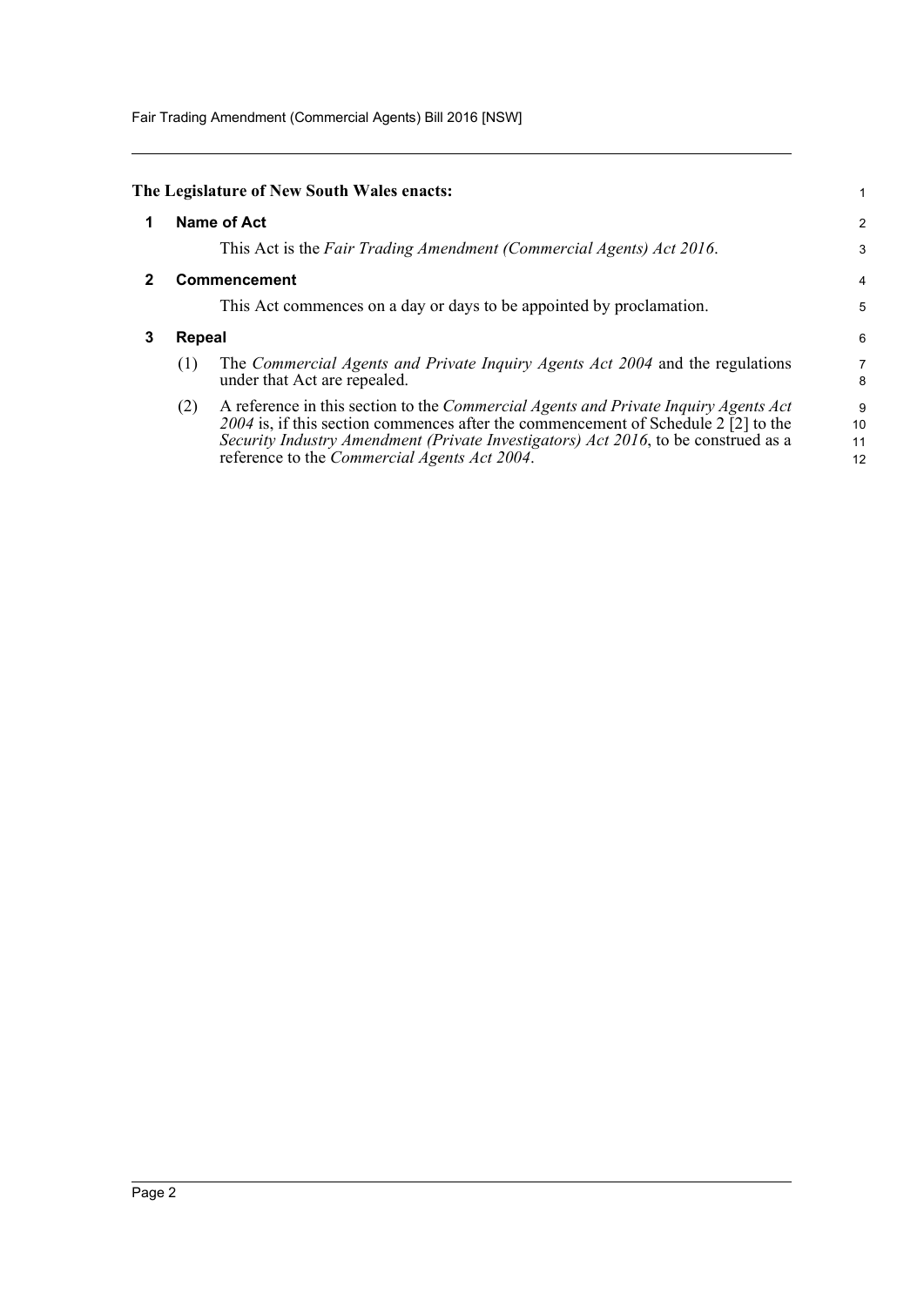<span id="page-5-0"></span>

| <b>Schedule 1</b> |                      |     | <b>Amendment of Fair Trading Act 1987 No 68</b>                                                                                                                                                                                                                                                                                                                                                                                            | 1                                |
|-------------------|----------------------|-----|--------------------------------------------------------------------------------------------------------------------------------------------------------------------------------------------------------------------------------------------------------------------------------------------------------------------------------------------------------------------------------------------------------------------------------------------|----------------------------------|
| [1]               | Part 5               |     |                                                                                                                                                                                                                                                                                                                                                                                                                                            | 2                                |
|                   | Insert after Part 4: |     |                                                                                                                                                                                                                                                                                                                                                                                                                                            | 3                                |
|                   | Part 5               |     | <b>Regulation of commercial agents</b>                                                                                                                                                                                                                                                                                                                                                                                                     | 4                                |
|                   | 59                   |     | <b>Definitions</b>                                                                                                                                                                                                                                                                                                                                                                                                                         | 5                                |
|                   |                      |     | In this Part:                                                                                                                                                                                                                                                                                                                                                                                                                              | $\,6\,$                          |
|                   |                      |     | <i>commercial agent activity</i> —see section 60.                                                                                                                                                                                                                                                                                                                                                                                          | 7                                |
|                   |                      |     | <i>commercial agent rules</i> means the rules prescribed by the regulations under<br>section 60E.                                                                                                                                                                                                                                                                                                                                          | 8<br>9                           |
|                   |                      |     | <i>director</i> of a corporation includes a person who is concerned in the<br>management of the corporation.                                                                                                                                                                                                                                                                                                                               | 10<br>11                         |
|                   |                      |     | disqualified person-see section 60A.                                                                                                                                                                                                                                                                                                                                                                                                       | 12                               |
|                   |                      |     | exclusion order—see section 60D.                                                                                                                                                                                                                                                                                                                                                                                                           | 13                               |
|                   |                      |     | restriction order-see section 60D.                                                                                                                                                                                                                                                                                                                                                                                                         | 14                               |
|                   |                      |     | show cause notice—see section 60C.                                                                                                                                                                                                                                                                                                                                                                                                         | 15                               |
|                   | 60                   |     | <b>Commercial agent activity</b>                                                                                                                                                                                                                                                                                                                                                                                                           | 16                               |
|                   |                      | (1) | In this Part, <i>commercial agent activity</i> means any of the following activities:                                                                                                                                                                                                                                                                                                                                                      | 17                               |
|                   |                      |     | <i>debt collection</i> , which is:<br>(a)                                                                                                                                                                                                                                                                                                                                                                                                  | 18                               |
|                   |                      |     | any activity carried out by a person on behalf of a second person<br>(i)<br>(not being his or her employer) in the exercise of the second<br>person's rights under a debt owed by a third person, or                                                                                                                                                                                                                                       | 19<br>20<br>21                   |
|                   |                      |     | any activity carried out by a person on his or her own behalf in<br>(ii)<br>the exercise of rights acquired from a second person (otherwise<br>than in the course of an acquisition or merger of business<br>interests) under a debt owed by a third person,                                                                                                                                                                               | 22<br>23<br>24<br>25             |
|                   |                      |     | being an activity that involves finding the third person or requesting,<br>demanding or collecting from the third person money due under the<br>debt,                                                                                                                                                                                                                                                                                      | 26<br>27<br>28                   |
|                   |                      |     | <i>process serving</i> , which is any activity carried out by a person on behalf<br>(b)<br>of a second person (not being his or her employer), being an activity that<br>involves serving legal process on a third person in relation to legal<br>proceedings to which the second and third persons are, or are intended<br>to be, parties, regardless of which jurisdiction the legal proceedings are,<br>or are intended to be, held in, | 29<br>30<br>31<br>32<br>33<br>34 |
|                   |                      |     | <i>repossession of goods</i> , which is any activity carried out by a person on<br>(c)<br>behalf of a second person (not being his or her employer), being an<br>activity that involves finding goods held by a third person or requesting,<br>demanding or seizing such goods.                                                                                                                                                            | 35<br>36<br>37<br>38             |
|                   |                      | (2) | If a commercial agent activity is carried out by an employee or agent of a<br>corporation, the activity is taken to have been carried out by the corporation.                                                                                                                                                                                                                                                                              | 39<br>40                         |
|                   |                      | (3) | If a corporation carries out a commercial agent activity, each director of the<br>corporation is taken to have carried out the commercial agent activity.                                                                                                                                                                                                                                                                                  | 41<br>42                         |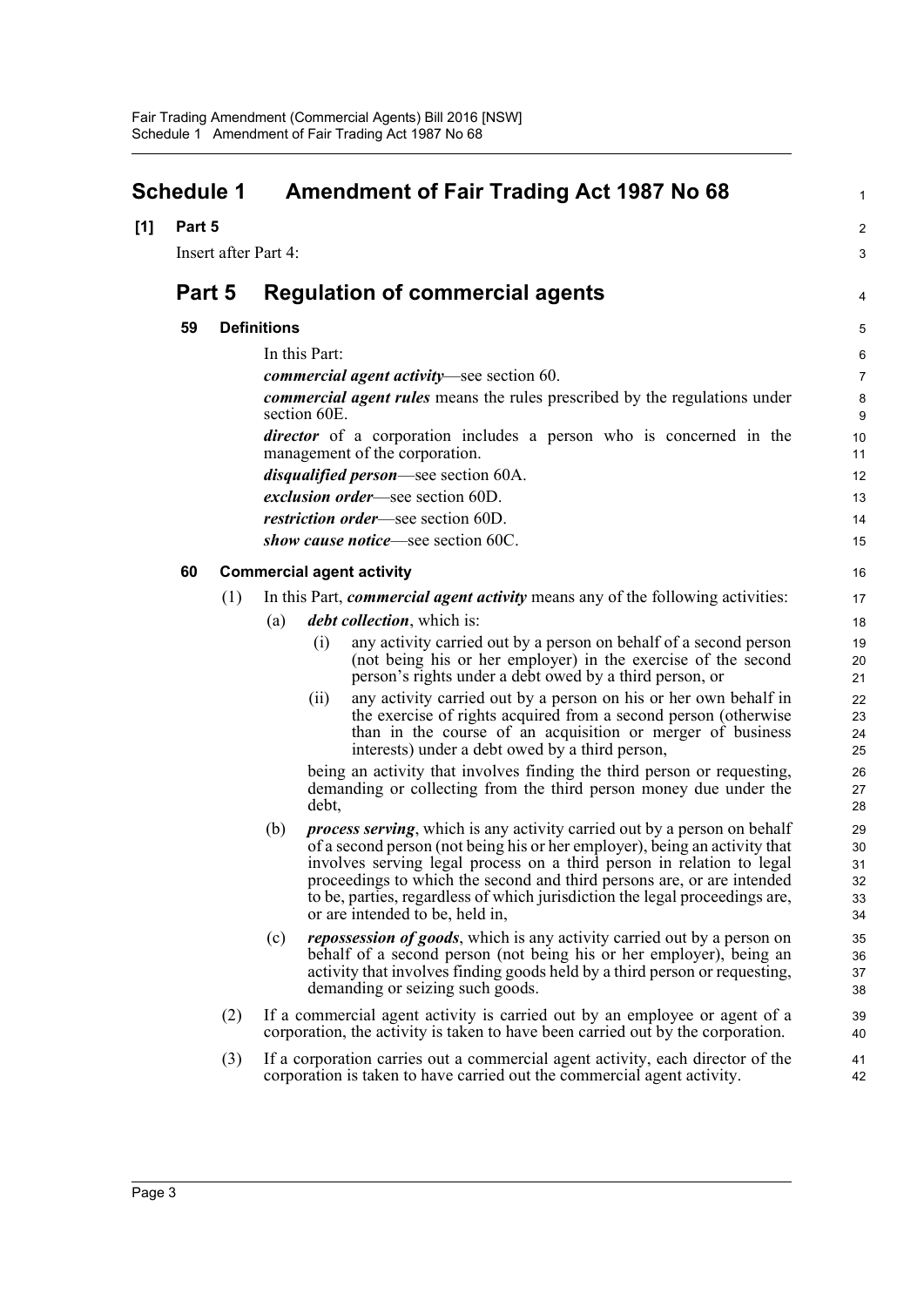| 60A |     |                                                                                                                                                                                                                          | <b>Disqualified persons</b>                                                                                                                                                                                    | $\mathbf{1}$                |
|-----|-----|--------------------------------------------------------------------------------------------------------------------------------------------------------------------------------------------------------------------------|----------------------------------------------------------------------------------------------------------------------------------------------------------------------------------------------------------------|-----------------------------|
|     | (1) |                                                                                                                                                                                                                          | A person is a <i>disqualified person</i> for the purposes of this Part if:                                                                                                                                     | $\overline{c}$              |
|     |     | (a)                                                                                                                                                                                                                      | the person is under 18 years of age, or                                                                                                                                                                        | 3                           |
|     |     | (b)                                                                                                                                                                                                                      | the person is an undischarged bankrupt or is taking advantage of the<br>laws in force for the time being relating to bankruptcy, or                                                                            | 4<br>5                      |
|     |     | (c)                                                                                                                                                                                                                      | the person is a corporation that is the subject of a winding up order or<br>for which a controller or administrator has been appointed, or                                                                     | 6<br>$\overline{7}$         |
|     |     | (d)                                                                                                                                                                                                                      | the person has in the last 5 years been convicted in New South Wales or<br>elsewhere of a disqualifying offence and a sentence of imprisonment or<br>a fine of \$500 or more was imposed for that offence, or  | 8<br>$\boldsymbol{9}$<br>10 |
|     |     | (e)                                                                                                                                                                                                                      | the person is subject to an exclusion order that is in force against the<br>person, or                                                                                                                         | 11<br>12                    |
|     |     | (f)                                                                                                                                                                                                                      | the person is a controlled member of a declared organisation within the<br>meaning of the Crimes (Criminal Organisations Control) Act 2012.                                                                    | 13<br>14                    |
|     | (2) |                                                                                                                                                                                                                          | In this section:                                                                                                                                                                                               | 15                          |
|     |     |                                                                                                                                                                                                                          | <i>disqualifying offence</i> means:                                                                                                                                                                            | 16                          |
|     |     | (a)                                                                                                                                                                                                                      | an offence involving violence, fraud, drugs or dishonesty, being an<br>offence punishable by imprisonment for 3 months or more, or                                                                             | 17<br>18                    |
|     |     | (b)                                                                                                                                                                                                                      | an offence against section 12DJ (Harassment and coercion) of the<br>Australian Securities and Investments Commission Act 2001 of the<br>Commonwealth, or                                                       | 19<br>20<br>21              |
|     |     | (c)                                                                                                                                                                                                                      | an offence against section 50 (Harassment and coercion) of the ACL, or                                                                                                                                         | 22                          |
|     |     | (d)                                                                                                                                                                                                                      | any other offence declared by the regulations to be a disqualifying<br>offence for the purposes of this section,                                                                                               | 23<br>24                    |
|     |     |                                                                                                                                                                                                                          | but does not include an offence that the regulations declare not to be a<br>disqualifying offence.                                                                                                             | 25<br>26                    |
| 60B |     |                                                                                                                                                                                                                          | Disqualified person must not carry out commercial agent activity                                                                                                                                               | 27                          |
|     | (1) | A person must not carry out a commercial agent activity if the person is a<br>disqualified person.                                                                                                                       |                                                                                                                                                                                                                |                             |
|     | (2) | A person that is a corporation must not carry out a commercial agent activity<br>if a director of the corporation is a disqualified person.                                                                              |                                                                                                                                                                                                                | 30<br>31                    |
|     |     |                                                                                                                                                                                                                          | Maximum penalty: 1,000 penalty units (in the case of a corporation) or<br>200 penalty units or imprisonment for 12 months, or both (in the case of an<br>individual).                                          | 32<br>33<br>34              |
| 60C |     |                                                                                                                                                                                                                          | Secretary may require person to show cause                                                                                                                                                                     | 35                          |
|     | (1) | The Secretary may, if of the opinion that a person who has carried out a<br>commercial agent activity has contravened this Act or the commercial agent<br>rules, give the person a notice (a show cause notice).         |                                                                                                                                                                                                                | 36<br>37<br>38              |
|     | (2) | A show cause notice requires the person to whom the notice was given to show<br>cause why the person should not, for the reason specified in the notice, be<br>prohibited from carrying out commercial agent activities. |                                                                                                                                                                                                                | 39<br>40<br>41              |
|     | (3) |                                                                                                                                                                                                                          | The show cause notice must be in writing and must specify the period (being<br>at least 14 days after the notice is given) in which the person may show cause.                                                 | 42<br>43                    |
|     | (4) |                                                                                                                                                                                                                          | The person to whom a show cause notice has been given may, within the<br>period specified in the notice, make a written submission to the Secretary in<br>relation to the matters to which the notice relates. | 44<br>45<br>46              |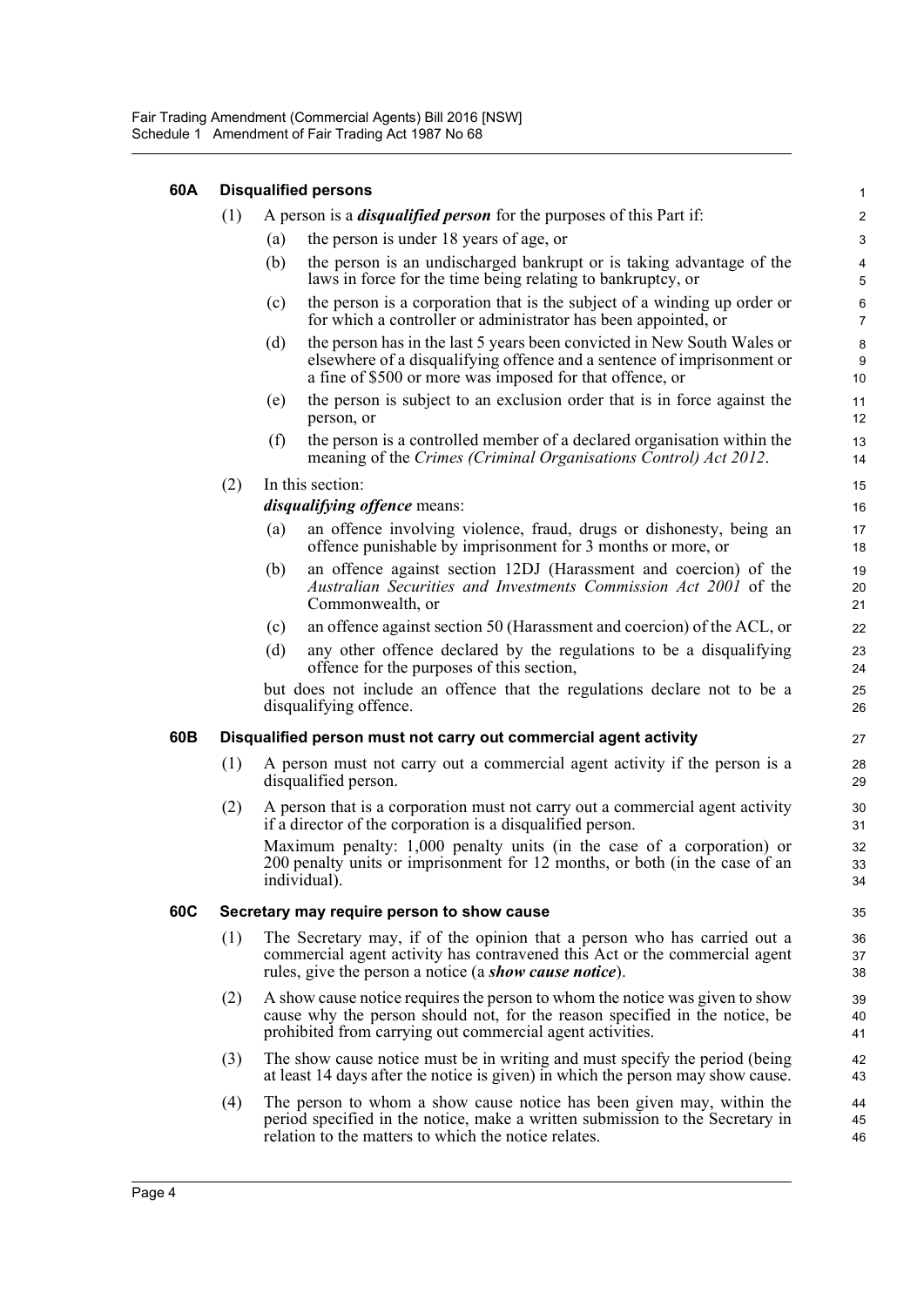(5) The Secretary: (a) is to consider any submission made within the period specified in the show cause notice, and (b) may conduct such inquiries, or make such investigations, in relation to the matters to which the notice relates as the Secretary thinks appropriate. **60D Exclusion orders and restriction orders** (1) The Secretary may, after giving a show cause notice to a person and taking into consideration any submissions made in relation to the matter, make an order: (a) that prohibits the person from carrying out commercial agent activities (an *exclusion order*), or (b) that imposes conditions, restrictions or limitations on the person in relation to the carrying out of commercial agent activities (a *restriction order*). (2) An order made under this section comes into force when a copy of the order is given to the person subject to the order. (3) The Secretary may, if he or she considers it appropriate to do so, publicly notify the making of an exclusion order against a person. (4) An order made under this section remains in force for an indefinite period or for the period specified in the order. (5) A person who contravenes a restriction order is guilty of an offence. Maximum penalty: 1,000 penalty units (in the case of a corporation) or 200 penalty units or imprisonment for 12 months, or both (in the case of an individual). **Note.** Contravention of an exclusion order is an offence under section 60B. (6) A person subject to an exclusion order or a restriction order may apply to the Tribunal for an administrative review under the *Administrative Decisions Review Act 1997* of the decision of the Secretary to make the order. (7) More than one order may be given to a person under this section. (8) Section 88 applies to the giving of an order under this section. **60E Commercial agent rules** (1) The regulations may prescribe rules of conduct for the carrying out of commercial agent activities including by prohibiting certain practices. (2) Without limiting subsection (1), the rules may deal with the following matters: (a) prohibited practices (including, but not limited to, the use of physical force, harassment, coercion, misrepresentation, making unreasonable threats, entering premises illegally, impersonating a Government employee or exposing a person to ridicule), (b) the keeping of records, (c) the provision of information to the Secretary, (d) the handling of complaints, (e) advertising, (f) the employment of disqualified persons. (3) A person must not carry out a commercial agent activity unless the person does so in compliance with the commercial agent rules. 1  $\overline{2}$ 3 4 5 6 7 8 9 10 11 12 13 14 15 16 17 18 19 20 21 22 23 24 25 26 27 28 29 30 31 32 33 34 35 36 37 38 39 40 41 42 43 44 45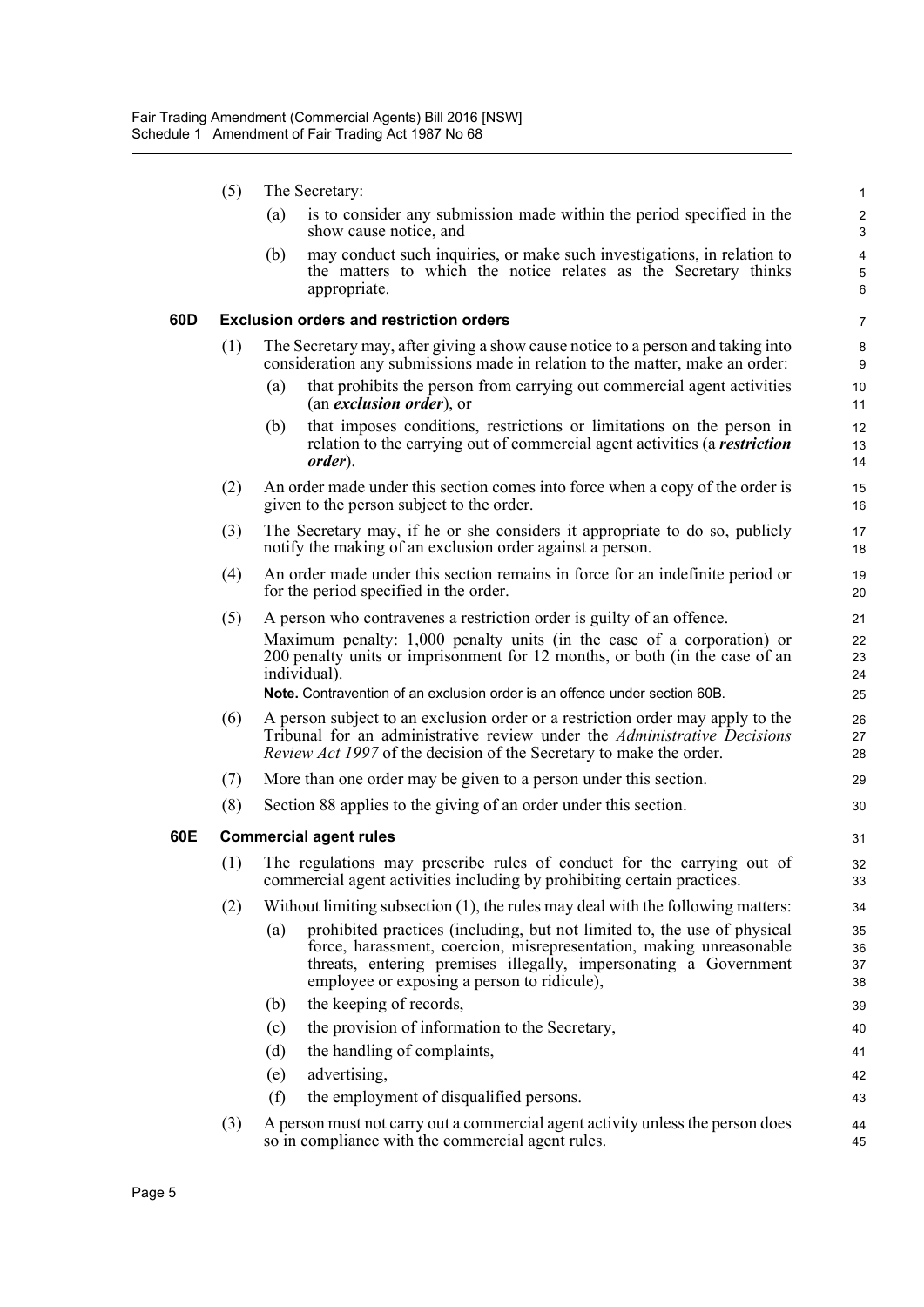|     |      | (4) | Each director of a corporation must take all reasonable steps to ensure that the<br>corporation does not carry out a commercial agent activity unless it does so in<br>compliance with the commercial agent rules.                                                                             | $\mathbf{1}$<br>$\overline{c}$<br>3 |
|-----|------|-----|------------------------------------------------------------------------------------------------------------------------------------------------------------------------------------------------------------------------------------------------------------------------------------------------|-------------------------------------|
|     |      |     | Maximum penalty: 100 penalty units (in the case of a corporation) or<br>50 penalty units (in the case of an individual).                                                                                                                                                                       | $\overline{\mathbf{4}}$<br>5        |
|     | 60F  |     | Part does not apply to certain persons                                                                                                                                                                                                                                                         | 6                                   |
|     |      |     | This Part does not apply to or in respect of the following:                                                                                                                                                                                                                                    | 7                                   |
|     |      |     | a police officer of New South Wales, the Commonwealth or of any<br>(a)<br>other State or Territory,                                                                                                                                                                                            | 8<br>$\boldsymbol{9}$               |
|     |      |     | a member of the Australian Defence Force,<br>(b)                                                                                                                                                                                                                                               | 10                                  |
|     |      |     | an officer or employee of the Public Service, or a public authority, of<br>(c)<br>New South Wales, the Commonwealth or of any other State or<br>Territory,                                                                                                                                     | 11<br>12<br>13                      |
|     |      |     | a law practice or an Australian legal practitioner or a person undertaking<br>(d)<br>practical legal training under the supervision of an Australian legal<br>practitioner,                                                                                                                    | 14<br>15<br>16                      |
|     |      |     | (e)<br>a registered company auditor within the meaning of the <i>Corporations</i><br>Act 2001 of the Commonwealth,                                                                                                                                                                             | 17<br>18                            |
|     |      |     | a general insurer within the meaning of the <i>Insurance Act 1973</i> of the<br>(f)<br>Commonwealth, a <b>loss adjuster</b> (being a person carrying on the<br>business of an insurance loss adjuster on behalf of a general insurer) or<br>an employee of a general insurer or loss adjuster, | 19<br>20<br>21<br>22                |
|     |      |     | an officer or employee of an authorised deposit-taking institution,<br>(g)                                                                                                                                                                                                                     | 23                                  |
|     |      |     | (h)<br>a person of a class prescribed by the regulations.                                                                                                                                                                                                                                      | 24                                  |
| [2] |      |     | <b>Schedule 5 Savings and transitional provisions</b>                                                                                                                                                                                                                                          | 25                                  |
|     |      |     | Insert at the end of the Schedule, with appropriate Part and clause numbering:                                                                                                                                                                                                                 | 26                                  |
|     | Part |     | Provisions consequent on enactment of Fair<br>Trading Amendment (Commercial Agents) Act 2016                                                                                                                                                                                                   | 27<br>28                            |
|     |      |     | <b>Definitions</b>                                                                                                                                                                                                                                                                             | 29                                  |
|     |      |     | In this Part:                                                                                                                                                                                                                                                                                  | 30                                  |
|     |      |     | <b>CAPI Act means the Commercial Agents and Private Inquiry Agents Act 2004.</b>                                                                                                                                                                                                               | 31                                  |
|     |      |     | commercial agent licence means the following licences under the CAPI Act:                                                                                                                                                                                                                      | 32                                  |
|     |      |     | master licences for process serving,<br>(a)                                                                                                                                                                                                                                                    | 33                                  |
|     |      |     | master licences for debt collection,<br>(b)                                                                                                                                                                                                                                                    | 34                                  |
|     |      |     | master licences for repossession of goods,<br>(c)                                                                                                                                                                                                                                              | 35                                  |
|     |      |     | operator licences for process serving,<br>(d)                                                                                                                                                                                                                                                  | 36                                  |
|     |      |     | operator licences for debt collection,<br>(e)                                                                                                                                                                                                                                                  | 37                                  |
|     |      |     | operator licences for repossession of goods.<br>(f)                                                                                                                                                                                                                                            | 38                                  |
|     |      |     | No compensation                                                                                                                                                                                                                                                                                | 39                                  |
|     |      | (1) | The purpose of this clause is to exclude the payment of compensation by or on<br>behalf of the Crown for any deregulation of the commercial agent industry.                                                                                                                                    | 40<br>41                            |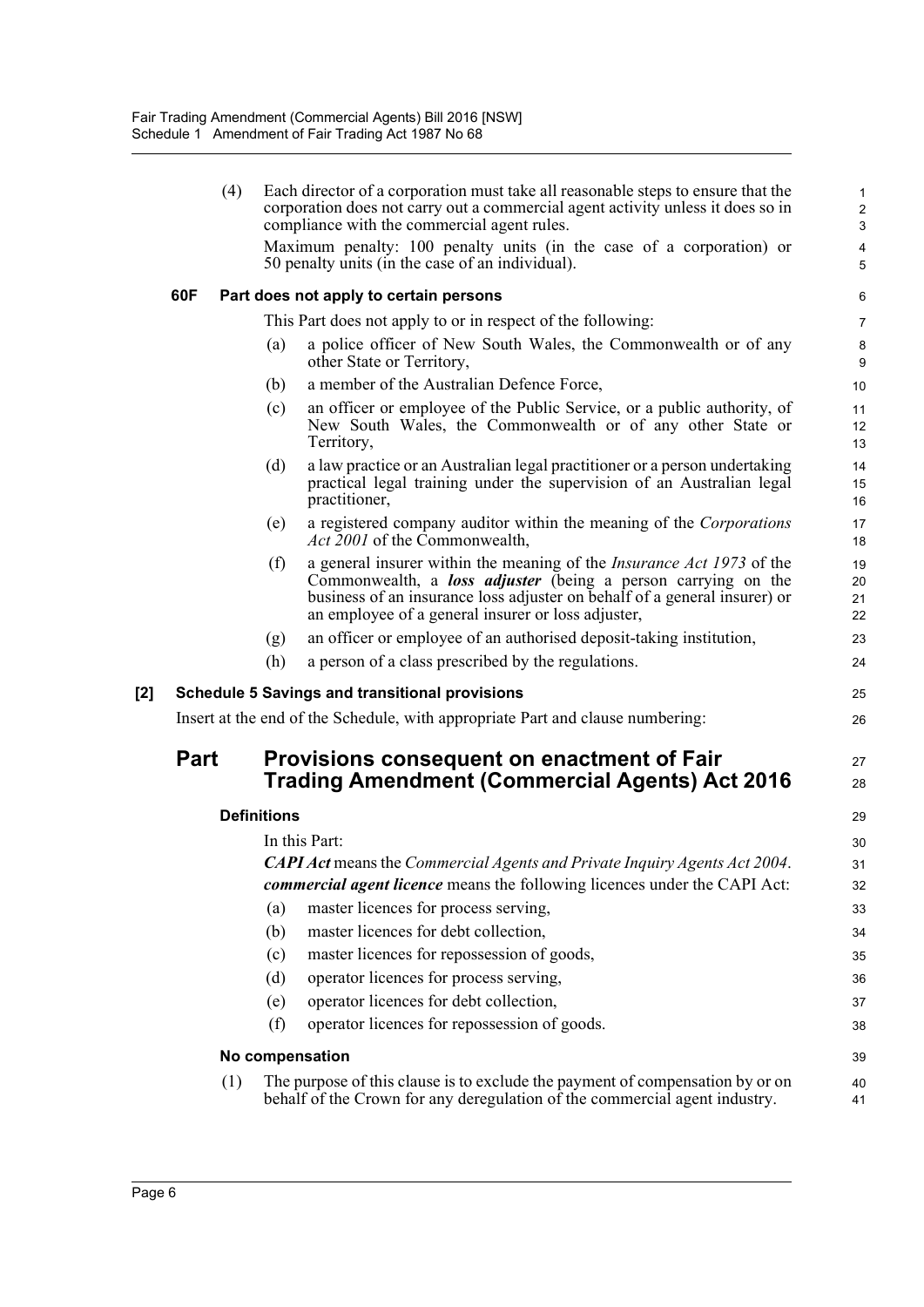| (2) Compensation for deregulation is: |                                         |  |  |  |  |  |
|---------------------------------------|-----------------------------------------|--|--|--|--|--|
|                                       | (a) compensation because of the enactme |  |  |  |  |  |

| (2) | Compensation for deregulation is:                                                                                                                                                                                                                              |                                                                                                                                                                                                                                                                                         |                                            |
|-----|----------------------------------------------------------------------------------------------------------------------------------------------------------------------------------------------------------------------------------------------------------------|-----------------------------------------------------------------------------------------------------------------------------------------------------------------------------------------------------------------------------------------------------------------------------------------|--------------------------------------------|
|     | (a)                                                                                                                                                                                                                                                            | compensation because of the enactment or operation of the Fair<br>Trading Amendment (Commercial Agents) Act 2016, including the<br>repeal of the CAPI Act, or for any consequence of that enactment or<br>operation, or                                                                 | $\overline{c}$<br>3<br>$\overline{4}$<br>5 |
|     | (b)                                                                                                                                                                                                                                                            | compensation because of the removal of the requirement for<br>commercial agents to hold a licence or for any consequence of that<br>removal, or                                                                                                                                         | 6<br>$\overline{7}$<br>8                   |
|     | (c)                                                                                                                                                                                                                                                            | compensation because of any statement or conduct relating to a matter<br>referred to in paragraph (a) or (b) or to the deregulation of the<br>commercial agent industry in connection with any such matter.                                                                             | 9<br>10<br>11                              |
| (3) |                                                                                                                                                                                                                                                                | Compensation for deregulation is not payable by or on behalf of the Crown.                                                                                                                                                                                                              | 12                                         |
| (4) |                                                                                                                                                                                                                                                                | This clause applies to or in respect of any event, act, omission, statement or<br>conduct whether occurring before or after the commencement of this clause.                                                                                                                            | 13<br>14                                   |
| (5) |                                                                                                                                                                                                                                                                | In this clause:                                                                                                                                                                                                                                                                         | 15                                         |
|     |                                                                                                                                                                                                                                                                | <i>compensation</i> includes damages or any other form of monetary compensation.<br><i>conduct</i> includes a representation of any kind:                                                                                                                                               | 16<br>17                                   |
|     | (a)                                                                                                                                                                                                                                                            | whether made verbally or in writing, and                                                                                                                                                                                                                                                | 18                                         |
|     | (b)                                                                                                                                                                                                                                                            | whether negligent, false, misleading or otherwise.                                                                                                                                                                                                                                      | 19                                         |
|     |                                                                                                                                                                                                                                                                | <b>the Crown</b> means the Crown within the meaning of the Crown Proceedings<br>Act 1988, and includes an officer, employee or agent of the Crown.                                                                                                                                      | 20<br>21                                   |
|     |                                                                                                                                                                                                                                                                | Refund of licence fee for unused period of licence                                                                                                                                                                                                                                      | 22                                         |
| (1) |                                                                                                                                                                                                                                                                | This clause applies to any commercial agent licence that ceases to have effect<br>because of the repeal of the CAPI Act.                                                                                                                                                                | 23<br>24                                   |
| (2) | The Commissioner of Police is to refund to the holder of a licence a proportion<br>of the licence fee paid for the licence that is equivalent to the remaining period<br>for which the licence would have been in force had the CAPI Act not been<br>repealed. |                                                                                                                                                                                                                                                                                         |                                            |
| (3) |                                                                                                                                                                                                                                                                | Subclause (2) does not apply to any part of a fee that was declared to be a<br>processing fee for the purposes of Part 2 of the Licensing and Registration<br>(Uniform Procedures) Act 2002.                                                                                            | 29<br>30<br>31                             |
|     |                                                                                                                                                                                                                                                                | <b>Current applications, reviews and appeals</b>                                                                                                                                                                                                                                        | 32                                         |
| (1) |                                                                                                                                                                                                                                                                | Any application for a commercial agent licence that has not been finally<br>determined before the repeal of the CAPI Act is taken to have been withdrawn<br>and any application fee paid is to be refunded.                                                                             | 33<br>34<br>35                             |
| (2) |                                                                                                                                                                                                                                                                | Any review or appeal in relation to a commercial agent licence (including a<br>review or appeal in relation to an application for a licence) that has not been<br>finally determined before the repeal of the CAPI Act is taken to have been<br>withdrawn.                              | 36<br>37<br>38<br>39                       |
|     |                                                                                                                                                                                                                                                                | <b>Unclaimed trust money</b>                                                                                                                                                                                                                                                            | 40                                         |
|     |                                                                                                                                                                                                                                                                | Subject to the regulations, Division 4 of Part 1 of Schedule 2 to the CAPI Act<br>continues to apply in respect of any money referred to in an unclaimed money<br>statement furnished, before the repeal of that Act, to the Commissioner of<br>Police under clause 6 of that Schedule. | 41<br>42<br>43<br>44                       |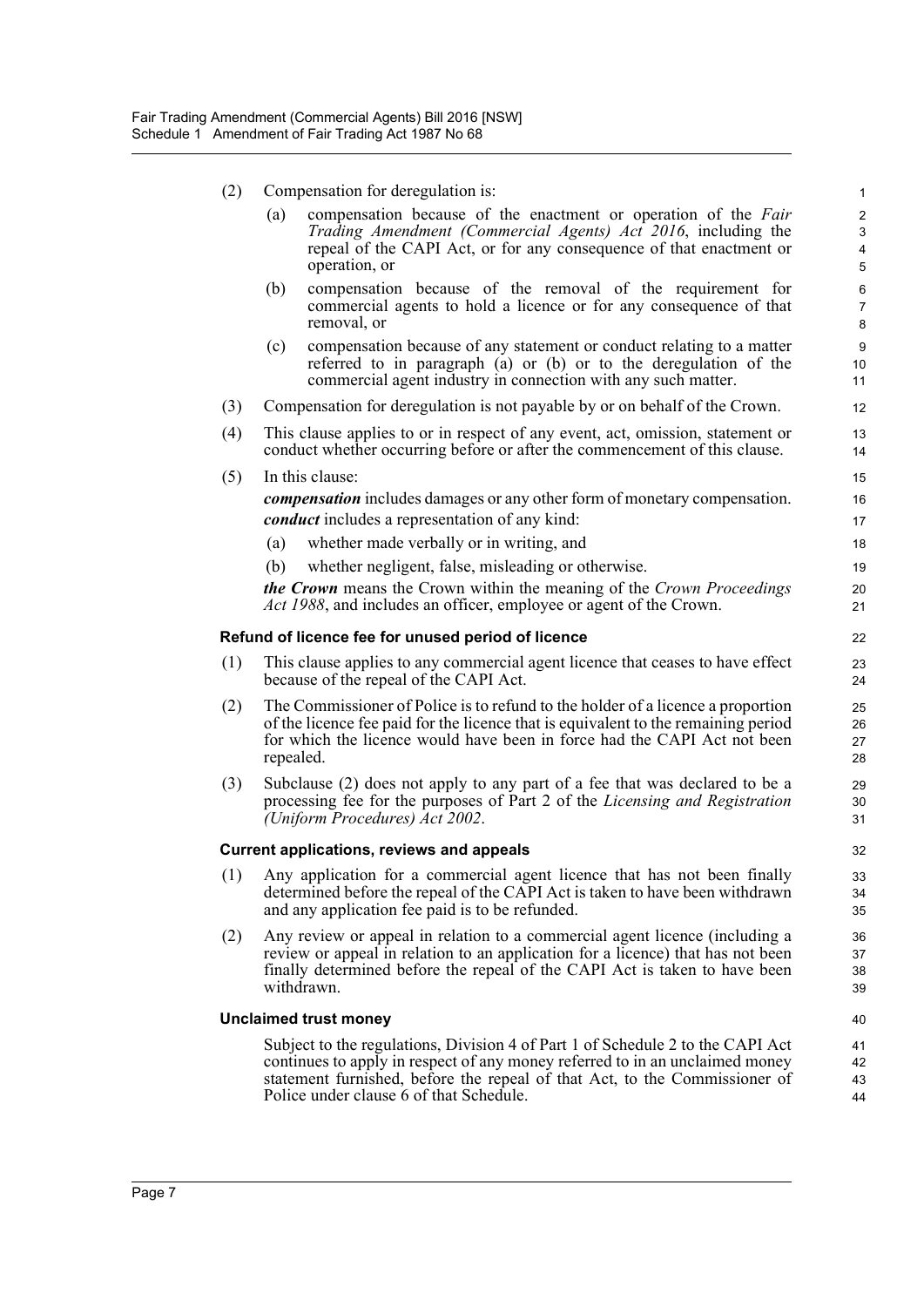#### **Persons whose commercial agent licence has been cancelled or suspended**

The regulations may prescribe circumstances in which a person, whose commercial agent licence was cancelled or suspended under the CAPI Act, is taken to be a disqualified person for the purposes of Part 5 of this Act.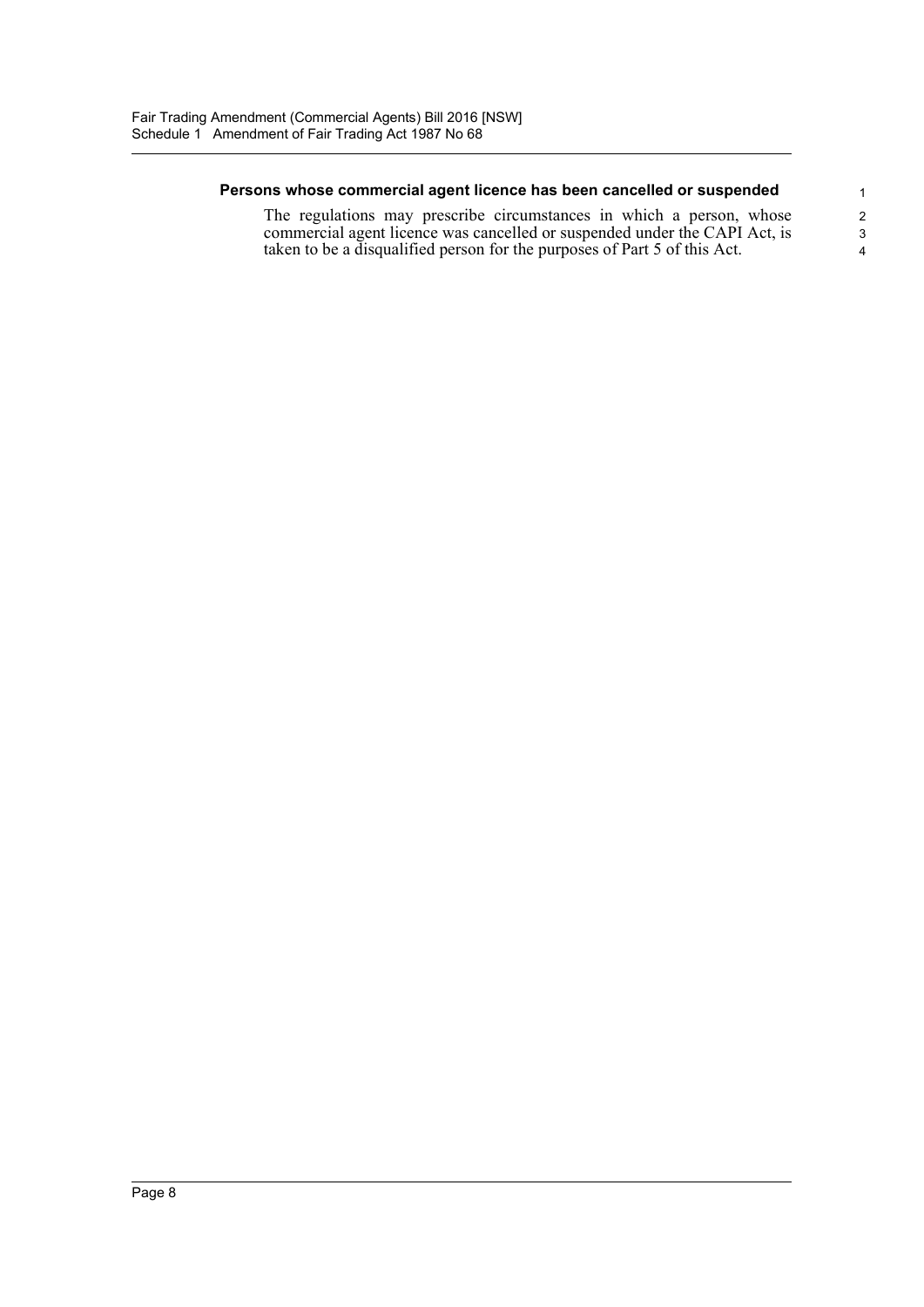<span id="page-11-0"></span>

|     |                                                       | <b>Schedule 2 Amendment of other Acts</b>                                                                                                                                                                                                                                                                                                                                                                                         | $\mathbf{1}$                     |  |  |
|-----|-------------------------------------------------------|-----------------------------------------------------------------------------------------------------------------------------------------------------------------------------------------------------------------------------------------------------------------------------------------------------------------------------------------------------------------------------------------------------------------------------------|----------------------------------|--|--|
| 2.1 |                                                       | Civil and Administrative Tribunal Act 2013 No 2                                                                                                                                                                                                                                                                                                                                                                                   | $\overline{2}$                   |  |  |
|     |                                                       | <b>Schedule 5 Occupational Division</b>                                                                                                                                                                                                                                                                                                                                                                                           | $\mathsf 3$                      |  |  |
|     |                                                       | Omit "Commercial Agents and Private Inquiry Agents Act 2004" from clause 4 (1).                                                                                                                                                                                                                                                                                                                                                   | 4                                |  |  |
| 2.2 |                                                       | <b>Crimes (Criminal Organisations Control) Act 2012 No 9</b>                                                                                                                                                                                                                                                                                                                                                                      | 5                                |  |  |
|     |                                                       | Section 27 Prohibition on carrying on of certain activities when interim control order<br>or control order takes effect                                                                                                                                                                                                                                                                                                           | 6<br>$\overline{7}$              |  |  |
|     |                                                       | Omit paragraph (d) of the definition of <i>prescribed activity</i> in section $27(6)$ . Insert instead:                                                                                                                                                                                                                                                                                                                           | 8                                |  |  |
|     |                                                       | carrying out commercial agent activities or being a director of a<br>(d)<br>corporation that carries out commercial agent activities within the<br>meaning of Part 5 (Regulation of commercial agents) of the Fair<br>Trading Act 1987,                                                                                                                                                                                           | 9<br>10<br>11<br>12              |  |  |
| 2.3 |                                                       | <b>Fines Act 1996 No 99</b>                                                                                                                                                                                                                                                                                                                                                                                                       | 13                               |  |  |
|     |                                                       | Schedule 1 Statutory provisions under which penalty notices issued                                                                                                                                                                                                                                                                                                                                                                | 14                               |  |  |
|     |                                                       | Omit "Commercial Agents and Private Inquiry Agents Act 2004, section 28".                                                                                                                                                                                                                                                                                                                                                         | 15                               |  |  |
| 2.4 |                                                       | Law Enforcement (Powers and Responsibilities) Act 2002 No 103                                                                                                                                                                                                                                                                                                                                                                     | 16                               |  |  |
|     |                                                       | <b>Schedule 2 Search warrants under other Acts</b>                                                                                                                                                                                                                                                                                                                                                                                | 17                               |  |  |
|     |                                                       | Omit "Commercial Agents and Private Inquiry Agents Act 2004, section 34".                                                                                                                                                                                                                                                                                                                                                         | 18                               |  |  |
| 2.5 |                                                       | Licensing and Registration (Uniform Procedures) Act 2002 No 28                                                                                                                                                                                                                                                                                                                                                                    | 19                               |  |  |
|     |                                                       | Schedule 1 Licences to which Part 2 of Act applies                                                                                                                                                                                                                                                                                                                                                                                | 20                               |  |  |
|     |                                                       | Omit the matter relating to the <i>Commercial Agents and Private Inquiry Agents Act 2004</i> .                                                                                                                                                                                                                                                                                                                                    | 21                               |  |  |
| 2.6 |                                                       | Road Transport Act 2013 No 18                                                                                                                                                                                                                                                                                                                                                                                                     | 22                               |  |  |
| [1] |                                                       | Sections 55 (d), 56 (1) (a) (iv) and 57 (1) (d) (ii)                                                                                                                                                                                                                                                                                                                                                                              | 23                               |  |  |
|     | Omit the provisions.                                  |                                                                                                                                                                                                                                                                                                                                                                                                                                   | 24                               |  |  |
| [2] | Schedule 4 Savings, transitional and other provisions |                                                                                                                                                                                                                                                                                                                                                                                                                                   |                                  |  |  |
|     |                                                       | Insert at the end of the Schedule, with appropriate Part and clause numbering:                                                                                                                                                                                                                                                                                                                                                    | 26                               |  |  |
|     | <b>Part</b>                                           | Provisions consequent on enactment of Fair<br><b>Trading Amendment (Commercial Agents) Act 2016</b>                                                                                                                                                                                                                                                                                                                               | 27<br>28                         |  |  |
|     |                                                       | Use of photographs in certain criminal proceedings                                                                                                                                                                                                                                                                                                                                                                                | 29                               |  |  |
|     |                                                       | Despite the repeal of section 57 (1) (d) (ii), a photograph to which Part 3.5 of<br>this Act applies (and any photographic image or other matter contained in any<br>database of such photographs) may be released by the Authority for the<br>purposes of the conduct of any criminal proceedings in relation to the holder<br>of an operator licence under the <i>Commercial Agents and Private Inquiry</i><br>Agents Act 2004. | 30<br>31<br>32<br>33<br>34<br>35 |  |  |